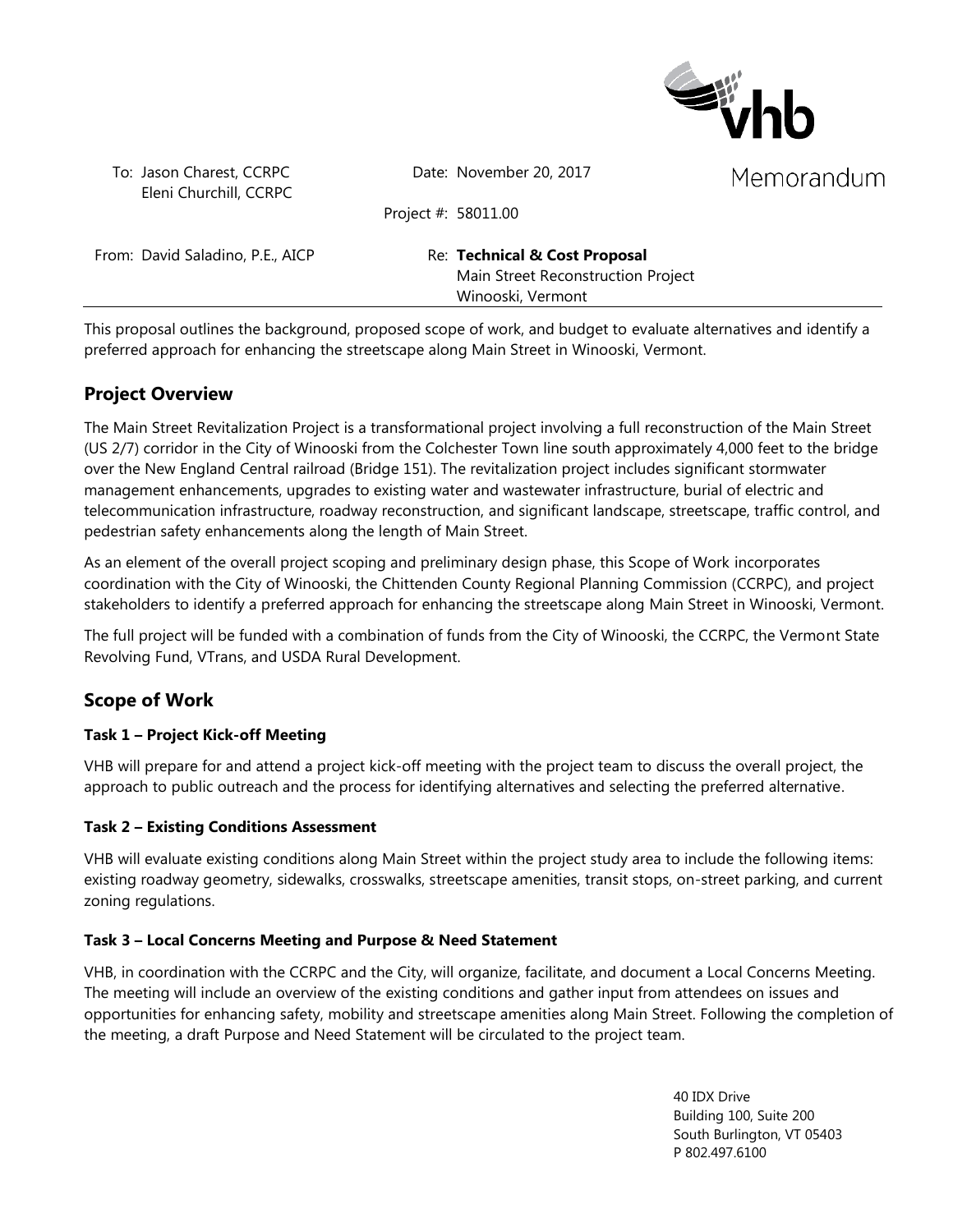Technical & Cost Proposal / Winooski Main Street Reconstruction Project Ref: 58011.00 November 20, 2017 Page 2 of 4

#### **Task 4 – Alternatives Analysis**

Based on findings from the Existing Conditions Assessment and input provided by the project stakeholders and public at the Local Concerns Meeting, VHB will work with the City and the CCRPC to develop potential typical street crosssections to accommodate all modes and reflect the intention of the City's form-based code land use regulations along Main Street. VHB will develop innovative streetscape concepts that include layout, paving, planting, and lighting plans, typical sections, mid-block crossing locations and perspective sketches as warranted. During the investigation of alternatives, alternate intersection schemes including roundabouts and mini-roundabouts will be evaluated.

#### **Task 5 – Alternatives Presentation Meetings**

VHB, in coordination with the CCRPC and the City will organize, facilitate, and document an Alternatives Presentation meeting. The meeting will include a presentation of the alternatives for review and input from the public to help identify the community's preferred alternative. VHB will compile and summarize comments from the meeting.

#### **Task 6 – Selection of Preferred Alternative**

- **Project Team Meeting:** VHB will prepare for and attend a project team meeting to identify a preferred alternative to present to the Winooski Planning Commission for concurrence.
- **Winooski Planning Commission:** VHB will present the alternative concept plans to the Winooski Planning Commission for review and, if agreeable, to identify a preferred alternative.
- **Winooski City Council:** VHB will present the preferred alternative package of improvements to the Winooski City Council for approval.

#### **Task 7 – Development of Conceptual Plans and Cost Estimate**

Based on the approved preferred alternative, VHB will prepare conceptual streetscape, landscape, and lighting plans, cross-sections, details, and conceptual cost estimate.

#### **Task 8 – Report**

VHB will integrate the elements from this scoping effort into a Draft Preliminary Engineering Report (PER) for review and input by the CCRPC, City, and Vermont Department of Environmental Conservation Facilities Engineering (DEC FE) staff. VHB will prepare a final PER based on input from the project team.

#### **Task 9 – Winooski Bond Hearing**

VHB will prepare for and present the project at a City bond hearing for final design and construction funding.